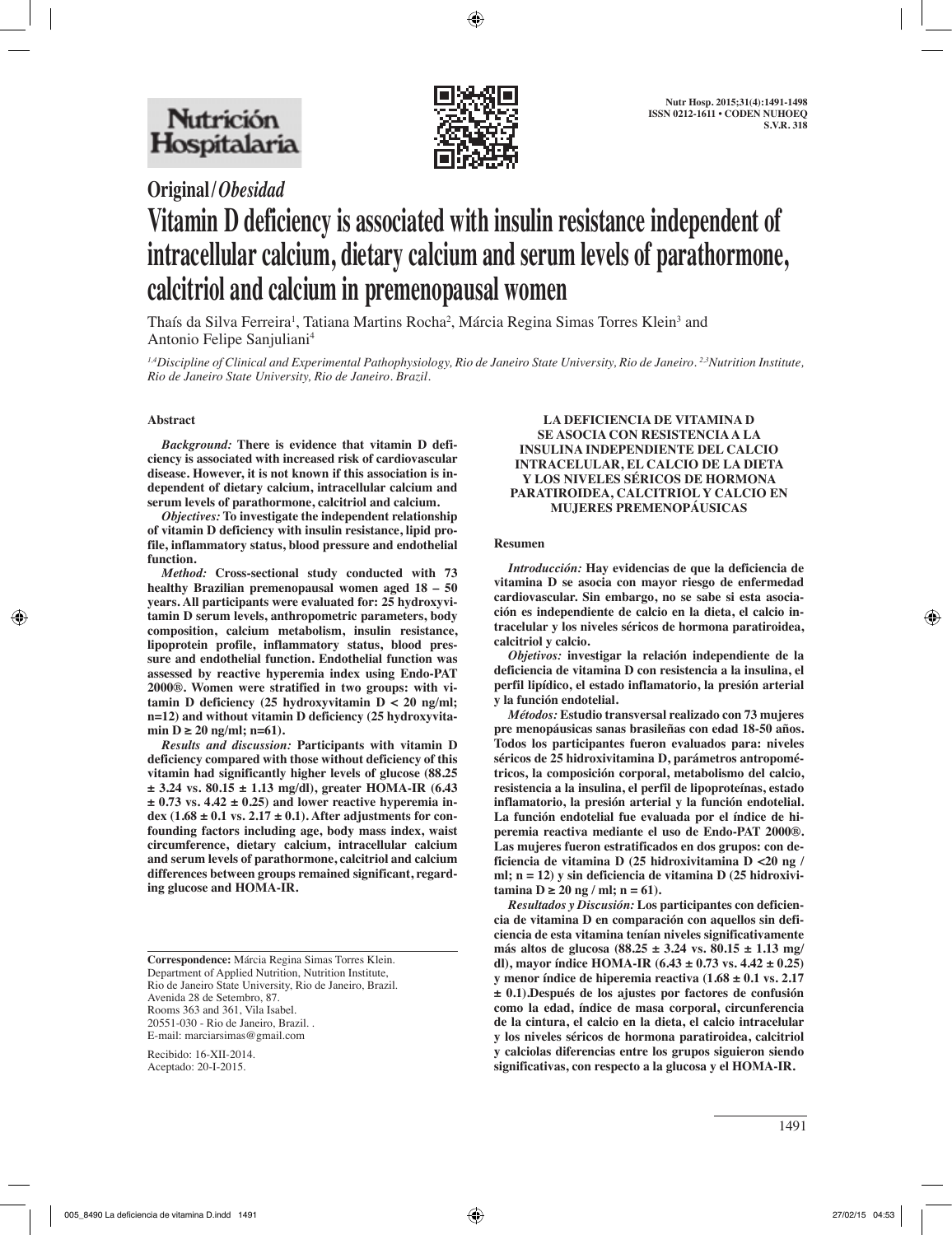*Conclusions:* **The findings of the present study suggest that vitamin D deficiency is associated with insulin resistance independent of dietary calcium, intracellular calcium and serum levels of parathormone, calcitriol and calcium in healthy premenopausal women.** 

(*Nutr Hosp.* 2015;31:1491-1498)

#### **DOI:10.3305/nh.2015.31.4.8490**

Key words: *Vitamin D. Insulin resistance. Endothelial function. Glucose. Parathormone.*

## **Introduction**

Epidemiologic studies have linked vitamin D deficiency with increased risk of major cardiovascular  $(CV)$  events, CV mortality and all-cause mortality<sup>1-3</sup>. The relationship between vitamin D deficiency and some CV risk factors such as insulin resistance, type 2 diabetes, hypertension and endothelial dysfunction, has also been pointed out in some observational studies<sup>4-7</sup>, but not in others<sup>8-11</sup>.

Vitamin D deficiency decreases intestinal calcium absorption which reduces serum calcium and triggers parathormone (PTH) release in order to correct serum calcium. 25 hydroxyvitamin D [25(OH)D] levels are inversely associated with PTH levels. The threshold for PTH elevation is 25(OH)D level of 30 ng/ml and further reduction will result in higher PTH levels. Secondary hyperparathyroidism caused by vitamin D deficiency may mediate many of the detrimental effects of inadequate  $25(OH)D$  levels<sup>12</sup>. In fact, higher levels of PTH have been associated with different CV risk factors $13-16$ . Reis et al observed that elevated PTH levels were associated with an increased prevalence of metabolic syndrome, but failed to find association between vitamin D deficiency and metabolic syndrome<sup>10</sup>. Soares et al suggested an inverse relationship between PTH and insulin sensitivity, independent of vitamin  $D^{16}$ .

Based on the complex interrelation of 25(OH) D with PTH and serum calcium, and on the possible association of PTH and serum calcium with CV risk, some studies that evaluated the association of vitamin D deficiency with increased CV risk made statistical adjustments for PTH and/or serum calcium3,7,17.

Calcium intake may also interfere in PTH levels. A low dietary calcium intake reduces serum calcium and stimulates the release of PTH18. There are evidence that reduced dietary calcium intake is associated with higher prevalence of obesity, metabolic syndrome, type 2 diabetes and hypertension; CV events; and all-cause or CV mortality<sup>19</sup>. Forrest and Stuhldreher (2011) observed that vitamin D deficiency is significantly more common among those not consuming milk daily<sup>20</sup> and some studies evaluated the association of both serum  $25(OH)D$  and dietary calcium with CV risk factors<sup>21,22</sup>.

One of the proposed mechanisms that explains the relationship of PTH with CV risk is that PTH activates renal conversion of 25(OH)D into 1,25(OH)2D, increasing serum levels of this active metabolite,

*Conclusiones:* **Los resultados del presente estudio sugieren que la deficiencia de vitamina D se asocia con resistencia a la insulina independiente de calcio en la dieta, el calcio intracelular y los niveles séricos de hormona paratiroidea, calcitriol y calcio en mujeres pre menopáusicas sanas.**

(*Nutr Hosp.* 2015;31:1491-1498)

#### **DOI:10.3305/nh.2015.31.4.8490**

Palabras clave: *Vitamina D. Resistencia a la insulina. La función endotelial. Glucosa. La hormona paratiroidea.*

which can increases intracellular calcium concentration in different cell types including adipocytes and vascular smooth muscle cells. Recent evidence have suggested that increased intracellular calcium concentration may be associated with CV risk factors including obesity, insulin resistance and increased blood pressure<sup>18,19</sup>.

To our knowledge, the previous studies linking low 25(OH)D with an increased CV risk did not simultaneously controlled their results for factors that are interrelated with 25(OH)D and that may also interfere in CV risk such as dietary calcium, intracellular calcium and serum levels of PTH, calcitriol and calcium.

Thus, the aim of the present study was to investigate in a sample of healthy Brazilian premenopausal women the independent relationship between vitamin D deficiency and insulin resistance, lipoproteins profile, inflammatory status, blood pressure and endothelial function.

# **Materials and methods**

This cross-sectional study was carried out at the Laboratory of Clinical and Experimental Pathophysiology - CLINEX, located at Pedro Ernesto University Hospital of Rio de Janeiro State University.

Participants were selected at the Department of Plastic Surgery among candidates for lipoplasty and at the Department of Gynecology among participants in the family planning program. Inclusion criteria were women aged between 18 and 50 years without menopausal status. Exclusion criteria were: current use of calcium and vitamin D supplementation, as well as use of medications that could interfere with calcium and vitamin D metabolism, regular physical activity (at least 30 minutes/day on at least 3 days/ week), use of drugs for weight loss, and use of antihypertensive, antidiabetic and lipid-lowering drugs. Exclusion criteria also included the following conditions: changes in body weight (>3 kg) within previous 6 months; smoking; eating disorders; major depression; any metabolic disease, such as diabetes mellitus or hypothyroidism; any chronic diseases severely affecting the CV, gastrointestinal, and renal systems; and pregnancy or lactation.

Women who met eligibility criteria and agreed to participate were included into the study. Clinical, an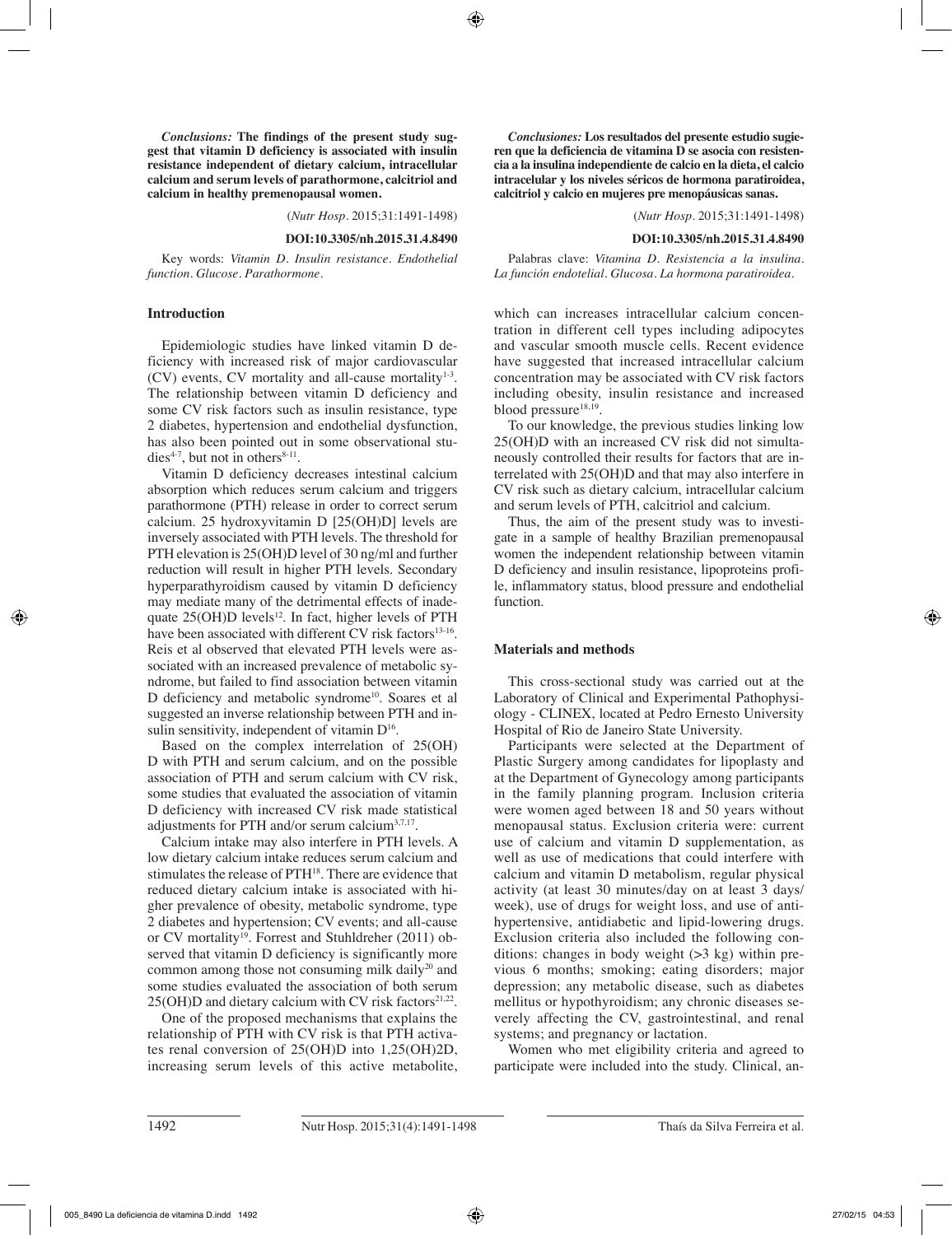thropometric, biochemical and endothelial function evaluations were performed after 12h fast between 8 to 10 a.m.

# *Nutritional Assessment*

Anthropometric measurements were taken twice and mean values were used in all analyses. Participants were wearing light clothing and with no shoes during the measurements of weight and height. A calibrated scale accurate to  $\pm$  0.1kg was used to determine body weight; height was measured using a stadiometer accurate to ± 0,5cm (Filizola S.A., São Paulo, SP, Brazil). Body mass index (BMI) was calculated using the standard equation  $(kg/m^2)^{23}$  and was used to evaluate total body adiposity (excessive adipose tissue, independent of site).

To evaluate abdominal adiposity, waist circumference (WC), waist-to-rip ratio, and waist-to-height ratio were used. An inextensible measuring tape was used to measure WC and hip circumference with the participants in the standing position. WC was determined midway between the lower margin of the last rib and the iliac crest. The measurements were taken at mid-exhalation<sup>23</sup>. Hip circumference was measured at the widest point of the hip/buttocks area with the measuring tape parallel to the floor. Waist-to-rip ratio was calculated by dividing WC (cm) by hip circumference (cm), and the ratio between WC (cm) and height (cm) defined waist-to-height ratio.

Percentage of body fat was estimated by electrical bioimpedance using Biodynamics BIA-450 body fat analyser (Biodynamics Corp., Seatle, WA, USA). Patients were in supine position with arms and legs lying parallel and separated, so that the thighs were not touching. Two electrodes were placed on the hand and wrist, and two others were positioned on the foot and ankle of the right side of the body. Resistance and reactance were measured and the software provided by the manufacturer calculated percentage of body fat.Values of percentage of body fat were also used to evaluate total adiposity.

A semi-quantitative food frequency questionnaire was used to assess the usual dietary intake of calcium, energy, proteins, carbohydrates and lipids over the previous 6 months. This food frequency questionnaire, containing eighty items and usual portions, was developed for the Brazilian population based on commonly consumed foods and was validated against more accurate methods of dietary intake assessment<sup>24</sup>.

# *Laboratory parameters*

Blood samples were collected after a 12-hour fasting period and processed considering the specifications of each biochemical variable. Aliquots of plasma and serum were stored at -20°C or -80°C for future analysis.

Laboratory parameters included fasting circulating levels of creatinine, calcium,  $25(OH)D$ ,  $1,25(OH)<sub>2</sub>D$ , PTH, glucose, insulin, total cholesterol, HDL-cholesterol, LDL-cholesterol, triglycerides, leptin, high-sensitivity C-reactive protein (hs-CRP) and adiponectin. Participants were asked to collect 24 h urine and urinalysis was performed for calcium and creatinine.

To evaluate vitamin D status, levels of 25(OH)D were determined by radioimmunoassay Double Antibody method using commercial kit (DiaSorin SpA, Saluggia, Vercelli, Italy). Vitamin D deficiency was defined by serum  $25(OH)D$  below  $20 \text{ ng/ml}^{28}$ . Plasma PTH (intact molecule) and 1,25(OH)2D were determined by ELISA using commercially available kits (Uscn Life Science Inc., Missouri, USA). Serum and urinary calcium was determined by colorimetry. In erythrocytes, intracellular calcium concentration was measured by atomic absorption spectrometry, using the modified method of Cheng et  $al^{25}$ . Serum and urinary creatinine was assessed by kinetic method. Ionized serum calcium was calculated using serum proteins values determined by colorimetry.

Fasting plasma glucose was determined by the glucose oxidase method. Fasting plasma insulin levels were determined by radioimmunoassay method using the commercially available human insulin specific kit (EMD Millipore Corporation, Billerica, MA, USA). Homeostasis model assessment of insulin resistance index (HOMA-IR) was used to assess insulin resistance status, calculated by diving the product fasting insulin  $(\mu U/ml)$  x fasting plasma glucose (mmol/l) / 22.5.

Total cholesterol, HDL-cholesterol and triacylglycerol concentrations were assessed by an automated analyzer (Du Pont Co., Wilmington, DE, USA). LDL-cholesterol was estimated using Friedewald's formula when triacylglycerol values were lower than 400 mg/dl. Leptin was determined by radioimmunoassay using a commercially available kit (Linco Research Inc., Missouri, USA).

To evaluate biomarkers of inflammatory state, circulating levels of adiponectin and hs-CRP were determined. The multiplex method was used to assess serum adiponectin (EMD Millipore Corporation) and turbidimetry was used to determine hs-CRP (Helica Biosystems, Inc.).

# *Blood Pressure*

Blood pressure and heart rate were recorded using a calibrated Dinamap 1846 Critikon automated sphygmomanometer (Critikon, Tampa, FL, USA). These variables were measured six times, the first value was discarded, and the mean of the last five readings was used. Participants remained resting for at least 10 min in the sitting position before the measurements. An appropriate arm cuff was used on the non-dominant arm. Arm position was adjusted so that the cuff was at the level of the right atrium.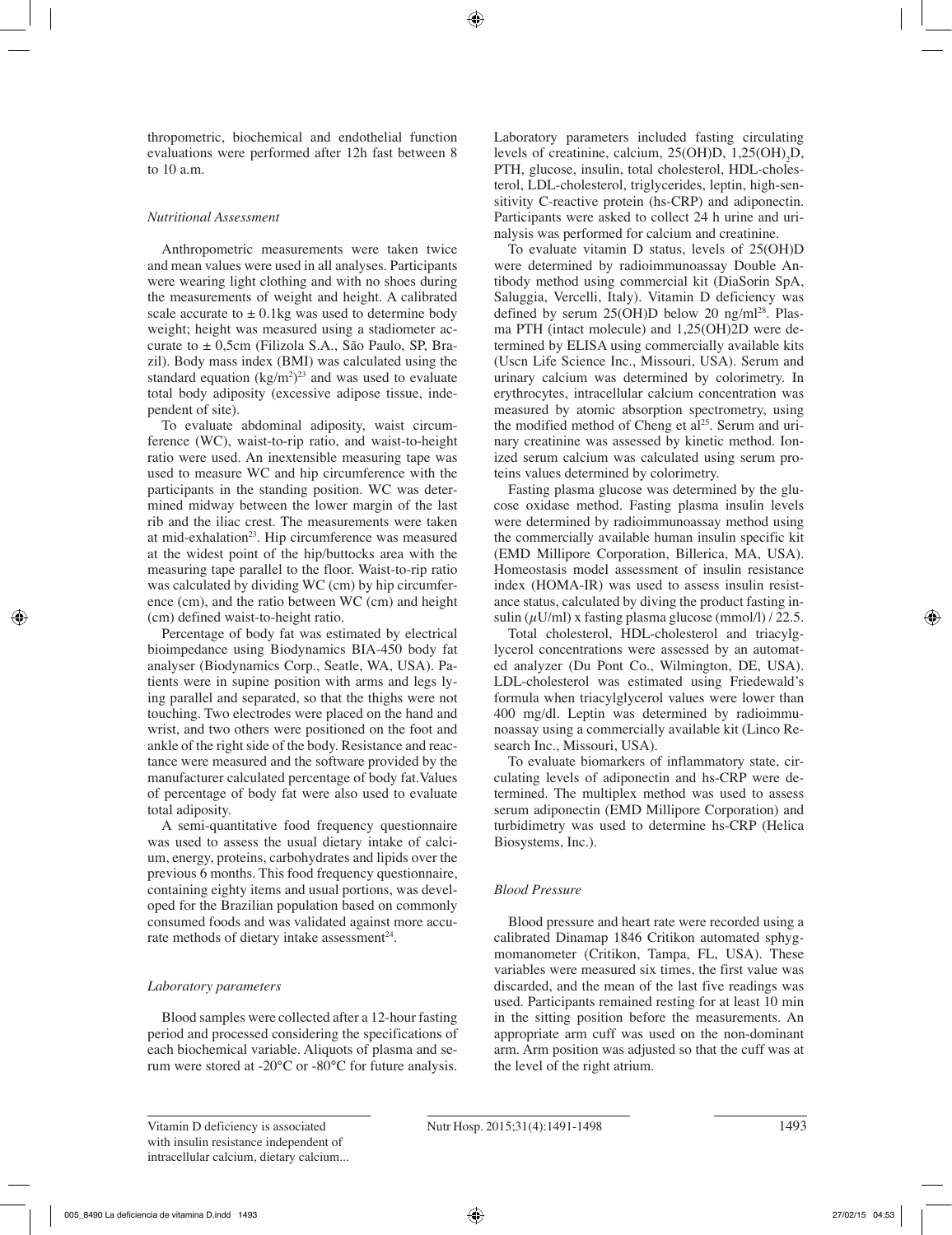# *Endothelial function*

Endothelial function was evaluated by peripheral arterial tonometry method, using Endo-PAT 2000®, a finger plethysmographic device (Itamar Medical Ltd, Caesarea, Israel). This non-invasive method offers the possibility of an easy and rapid assessment of vascular function in which data are analysed independently of the examiner<sup>26</sup>. Alterations in pulsatile arterial volume detected by peripheral arterial tonometry have been associated with flow-mediated dilatation measurement result<sup>27</sup>. The measurements were performed through fingertip probes placed on both index fingers and pulse wave amplitudes were detected and recorded. A five-minute measurement was taken at baseline. Sequentially, arterial flow was occluded using a cuff on the non-dominant arm which was inflated. The cuff was rapidly deflated after 5 minutes of occlusion to allow reactive hyperemia. The following 5 minutes were also recorded. The other arm served as a control and the difference between the two arms was used by Endo-PAT 2000® software to automatically calculate the reactive hyperemia index.

## *Statistical methods*

Based on 25(OH)D serum levels, participants were stratified into two groups: the first group was composed of participants with 25(OH)D concentration < 20 ng/ml (vitamin D deficiency group); and the other group was composed of participants with 25(OH)D concentration ≥20 ng/ml (without vitamin D deficiency group).

Means ± standard errors were used to describe continuous variables which were compared between groups using unpaired Student's t-test. Multiple linear regression was used to adjust for confounding factors. Categorical variables were summarized as absolute number and relative frequency. Chi-square test was used for comparisons among proportions. Normality was tested by using the Shapiro-Wilk normality test. Skewed data (age, body weight, BMI, WC, hip circumference, Waist-to-height ratio, systolic blood pressure, heart rate, glucose, triacylglicerol, hs-CRP, reactive hiperemia index, leptin, insulin, HOMA-IR, adiponectin and PTH) were log transformed to improve normality. Stata 10.0 (STATA Corp., College Station, TX, USA) was used for statistical analysis and  $p < 0.05$  was considered statistically significant.

# **Ethics**

The study protocol was approved by the committee on ethics and research of the Pedro Ernesto University Hospital (1152-CEP/HUPE – CAAE: 0039.0.228.000- 08) and all procedures were performed in accordance with the Helsinki Declaration of 1975, which was revised in 1983. All participants provided written informed consent.

# **Results**

Seventy three women completed all evaluations and were included in the statistical analysis.The participants presented a mean age of  $32.14 \pm 1.10$  years, their 25(OH)D serum levels were  $25.52 \pm 1.32$  ng/ ml and average BMI was  $25.86 \pm 0.67$  Kg/m<sup>2</sup>. Both groups (with and without vitamin D deficiency) were comparable in several demographic characteristics (Table I), in variables related to calcium and vitamin D metabolism (Table I) and in nutrient composition of food intake (Table II).The only difference between the two groups was serum levels of 25(OH)D (Table I).

Participants with vitamin D deficiency compared with those without vitamin D deficiency exhibited significantly higher values of BMI and percentage of body fat (Table III). However after adjustment for age the difference between groups was no longer significant (Table III). WC, hip circumference, waist-to-rip ratio and waist-to-height ratio were higher in the group with vitamin D deficiency than in the group without vitamin D deficiency, although without reaching statistical significance (Table III).

Comparative analysis of the biochemical variables between the two groups showed significantly higher levels of glucose and HOMA-IR in the vitamin D deficiency group even after adjusting confounding factors (age; BMI; WC; intake of energy, protein, carbohydrates, lipids and calcium; intracellular calcium; and serum levels of PTH, calcitriol and calcium) (Table IV). The serum levels of leptin were greater in subjects with vitamin D deficiency than in subjects without deficiency, although this difference was no more significant after adjustment for age (Table IV).Both groups presented similar values of insulin, total cholesterol, HDL-cholesterol, LDL-cholesterol, triglycerides, hs-CRP, adiponectin and blood pressure (Table IV).

The endothelial function evaluated by reactive hiperemia index was significantly worse in participants with vitamin D deficiency than in the others:  $1.68 \pm$ 0.10 vs.  $2.17 \pm 0.10$ ; p=0.01. Even after controlling for some confounding factors (age, BMI, WC, glucose, total cholesterol, HDL-cholesterol, LDL-cholesterol, triglycerides and hs-CRP) the difference remained significant ( $p=0.03$ ). However after additional adjustments for dietary calcium, intracellular calcium and serum levels of PTH, calcitriol and calcium the difference was no more significant (p=0.06) (Figure 1).

### **Discussion**

In the present study, based on a sample of healthy Brazilian premenopausal women stratified in two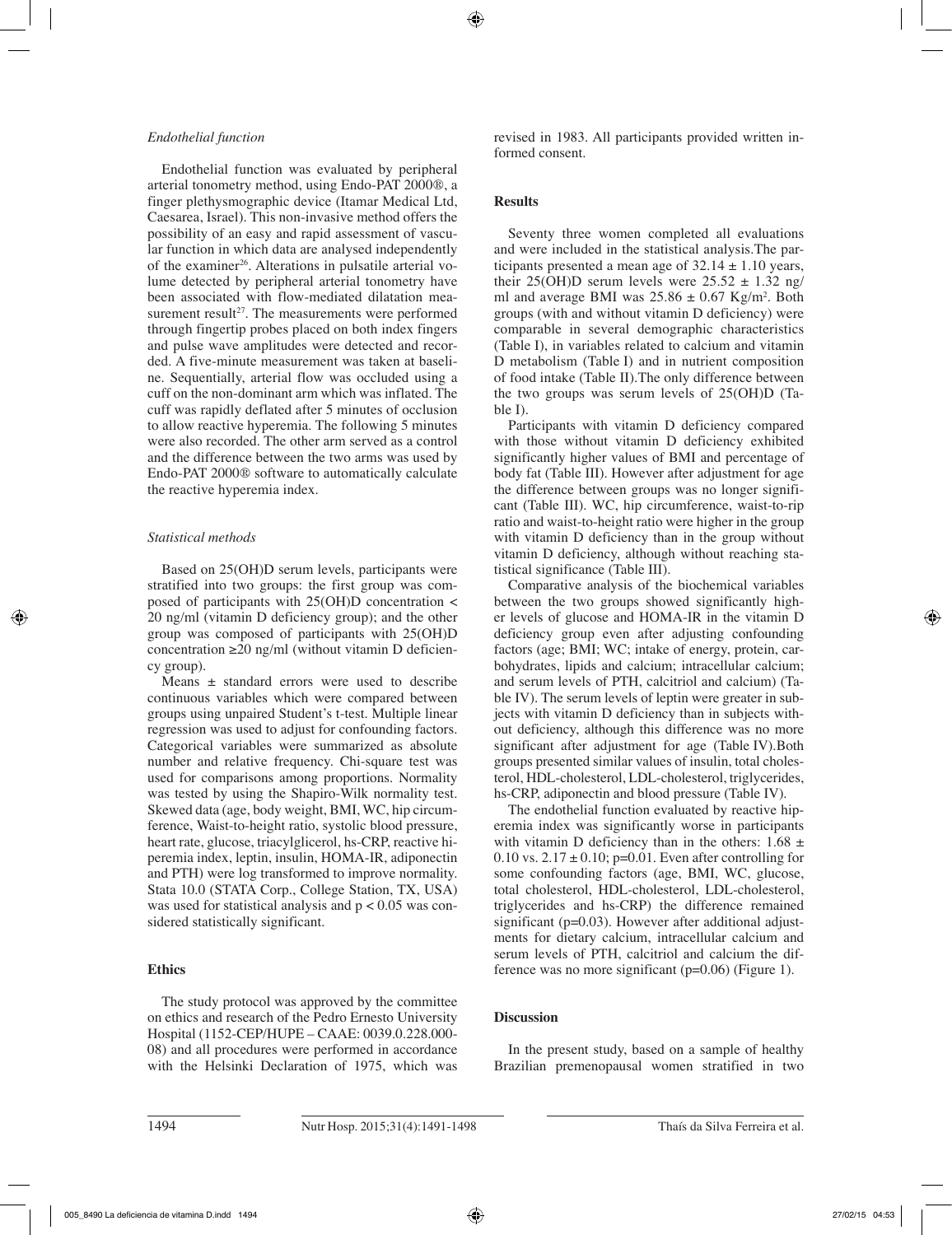| <b>Table 1</b>                                                                                                              |
|-----------------------------------------------------------------------------------------------------------------------------|
| Characteristics and variables related to calcium and vitamin D metabolism of the participants according to vitamin D status |

|                                      | Vitamin D status                 |                               |                  |  |
|--------------------------------------|----------------------------------|-------------------------------|------------------|--|
|                                      | Without deficiency<br>$(n = 61)$ | With deficiency<br>$(n = 12)$ | $\boldsymbol{P}$ |  |
| Age (years)                          | $30.36 \pm 1.09$                 | $36.49 \pm 3.24$              | 0.08             |  |
| Non white $(n; \%)$                  | $18(30\%)$                       | 5(42%)                        | 0.41             |  |
| Alcohol intake $(n; \%)$             | 7(11%)                           | 3(25%)                        | 0.21             |  |
| Dietary calcium intake (mg/day)      | $671.04 \pm 36.31$               | $686.42 \pm 161.33$           | 0.15             |  |
| Serum creatinine (mg/dl)             | $0.84 \pm 0.03$                  | $0.83 \pm 0.05$               | 0.88             |  |
| Total serum proteins (g/dl)          | $6.99 \pm 0.09$                  | $6.99 \pm 0.12$               | 0.98             |  |
| Serum albumin (g/dl)                 | $3.91 \pm 0.05$                  | $4.01 \pm 1.00$               | 0.40             |  |
| Serum globulin (g/dl)                | $3.08 \pm 0.06$                  | $3.15 \pm 0.17$               | 0.63             |  |
| Intracellular calcium (mEq/L/Cell)   | $9.41 \pm 0.87$                  | $8.91 \pm 1.34$               | 0.81             |  |
| Total serum calcium (mg/dl)          | $9.23 \pm 0.10$                  | $9.43 \pm 0.15$               | 0.38             |  |
| Ionized serum calcium (mg/dl)        | $4.08 \pm 0.04$                  | $4.19 \pm 0.08$               | 0.24             |  |
| 24h urine calcium/creatinine (mg/mg) | $0.17 \pm 0.01$                  | $0.16 \pm 0.04$               | 0.85             |  |
| Serum parathormone (pg/ml)           | $5.75 \pm 0.33$                  | $5.51 \pm 0.72$               | 0.60             |  |
| $1,25$ (OH), D (pg/ml)               | $197.93 \pm 14.34$               | $201.70 \pm 33.82$            | 0.92             |  |
| 25(OH) D (ng/ml)                     | $31.76 \pm 1.61$                 | $16.03 \pm 0.67$              | < 0.01           |  |

Values are expressed as mean ± standard error or number of participants (percentage).

**Table II** *Nutrient composition of food intake evaluated by the food frequency questionnaire according to vitamin D status Vitamin D status Without deficiency (n = 61) With deficiency*  $(n = 12)$  *P* Energy (Kcal/day) 1539.32 ± 83.78 1534.54 ± 272.78 0.36 Protein (g/day) 78.56 ± 4.99 81.34 ± 8.71 0.46 Carbohydrate (g/day)  $185.40 \pm 9.81$  184.97  $\pm 49.95$  0.07 Lipids (g/day) 54.21 ± 3.55 53.11 ± 6.26 0.97 Dietary calcium (mg/day) 671.04 ± 36.31 686.42 ± 161.33 0.15

Values are expressed as mean ± standard error

groups on the basis of their serum levels of 25(OH) D (with vitamin D deficiency and without vitamin D deficiency), the main findings were that subjects with vitamin D deficiency presented significantly higher glucose levels and insulin resistance independent of confounding factors.

The mean value of serum 25(OH)D observed in this study was  $25.52 \pm 1.32$  ng/ml, which is lower than the levels considered as vitamin D sufficiency ( $\geq 30$  ng/ ml)1,6,28,29. In a cross-sectional study conducted in São Paulo, southeastern Brazil, the mean serum concentration of 25(OH)D was even lower than in the present study: 19.36ng/ml (48.4 nmol/L) in adult men and  $20.40$ ng/ml (51.0 nmol/L) in adult women<sup>29</sup>.

Although Brazil is a sunny country, these low serum concentrations of 25(OH)D may have some possible explanations: (a) the sun exposure habits of the Brazilian population are not enough to maintain vitamin D adequacy and (b) in Brazil, there is no mandatory food fortification with vitamin  $D^{29}$ .

In the present study, participants with vitamin D deficiency compared with those without deficiency of this vitamin presented significantly higher levels of BMI and percentage body fat only before adjustment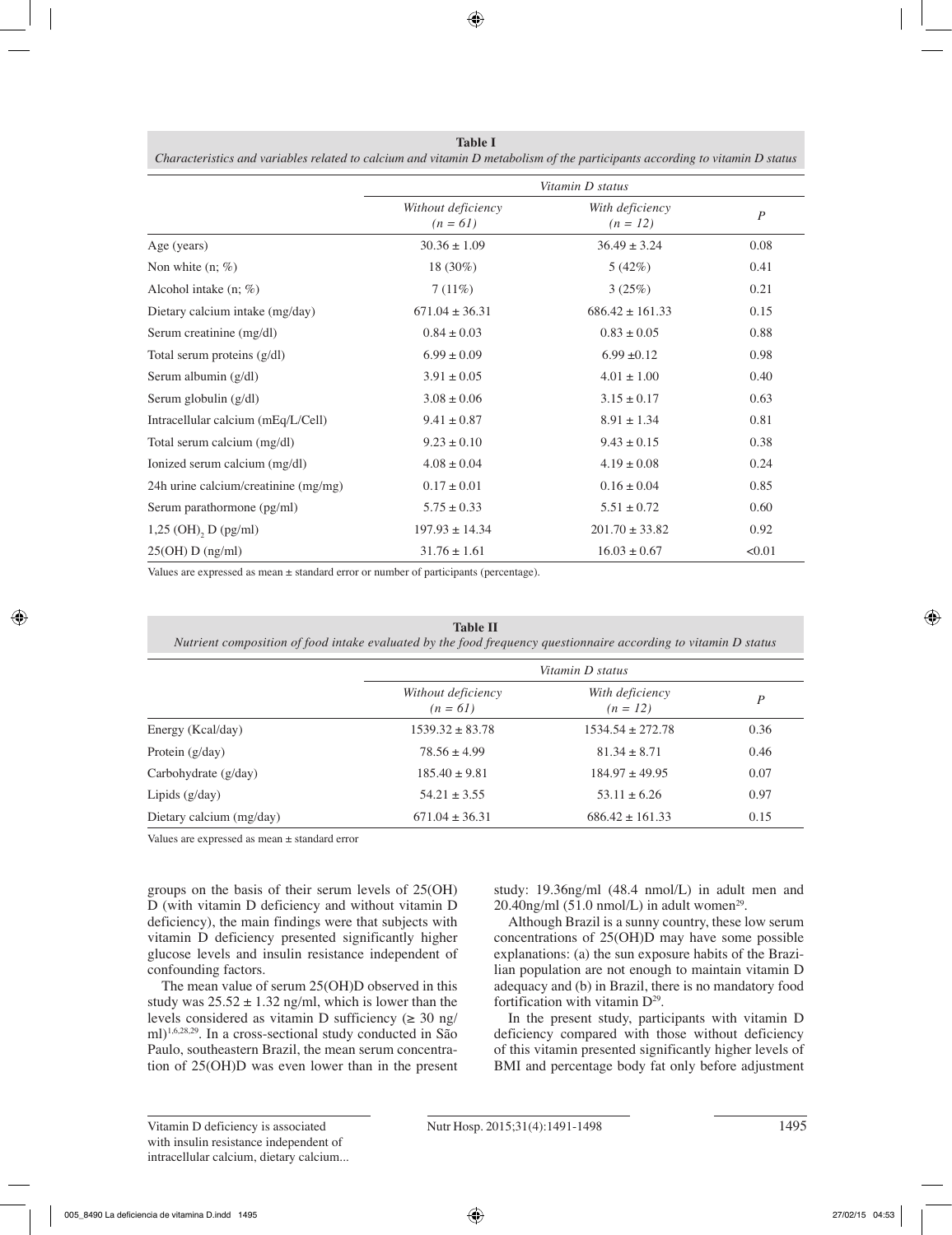| Parameters of nutritional state according to vitamin D status |                                  |                               |                  |       |       |        |  |
|---------------------------------------------------------------|----------------------------------|-------------------------------|------------------|-------|-------|--------|--|
|                                                               | Vitamin D status                 |                               |                  |       |       |        |  |
|                                                               | Without deficiency<br>$(n = 61)$ | With deficiency<br>$(n = 12)$ | $\boldsymbol{P}$ | $P^*$ | $P**$ | $P***$ |  |
| Body weight (kg)                                              | $64.48 \pm 1.75$                 | $72.55 \pm 4.04$              | 0.07             | 0.32  | 0.27  | 0.17   |  |
| Body mass index $(kg/m2)$                                     | $25.12 \pm 0.68$                 | $28.67 \pm 1.45$              | 0.04             | 0.24  | 0.20  | 0.15   |  |
| Body fat $(\% )$                                              | $31.09 \pm 0.72$                 | $35.31 \pm 1.75$              | 0.02             | 0.19  | 0.18  | 0.22   |  |
| Waist circumference (cm)                                      | $83.54 \pm 1.75$                 | $91.39 \pm 4.11$              | 0.09             | 0.45  | 0.35  | 0.25   |  |
| Hip circumference (cm)                                        | $100.72 \pm 1.18$                | $104.94 \pm 2.69$             | 0.10             | 0.56  | 0.57  | 0.48   |  |
| Waist-to-hip ratio                                            | $0.83 \pm 0.01$                  | $0.87 \pm 0.02$               | 0.09             | 0.51  | 0.32  | 0.24   |  |
| Waist-to-height ratio                                         | $0.52 \pm 0.01$                  | $0.58 \pm 0.03$               | 0.05             | 0.40  | 0.32  | 0.26   |  |

**Table III**

Values are expressed as mean ± standard error

 $* =$  after adjustment for age

\*\* = after adjustment for age and intake of energy, protein, carbohydrates and lipids

\*\*\* = after adjustment for age; body mass index; waist circumference; intake of energy, protein, carbohydrates, lipids and calcium; intracellular calcium; and serum levels of parathormone, calcitriol and calcium.

| <b>Table IV</b><br>Biochemical variables and blood pressure levels according to vitamin D status |                                  |                               |                  |       |       |        |  |  |
|--------------------------------------------------------------------------------------------------|----------------------------------|-------------------------------|------------------|-------|-------|--------|--|--|
|                                                                                                  | Vitamin D status                 |                               |                  |       |       |        |  |  |
|                                                                                                  | Without deficiency<br>$(n = 61)$ | With deficiency<br>$(n = 12)$ | $\boldsymbol{P}$ | $P^*$ | $P**$ | $P***$ |  |  |
| Glucose $(mg/dl)$                                                                                | $80.15 \pm 1.13$                 | $88.25 \pm 3.24$              | 0.02             | 0.02  | 0.06  | 0.03   |  |  |
| Insulin $(\mu U/ml)$                                                                             | $22.25 \pm 1.13$                 | $26.68 \pm 3.69$              | 0.14             | 0.23  | 0.38  | 0.55   |  |  |
| <b>HOMA-IR</b>                                                                                   | $4.42 \pm 0.25$                  | $6.43 \pm 0.73$               | 0.008            | 0.01  | 0.02  | 0.04   |  |  |
| Total cholesterol (mg/dl)                                                                        | $189.33 \pm 5.10$                | $194.33 \pm 12.34$            | 0.69             | 0.67  | 0.68  | 0.96   |  |  |
| HDL-cholesterol (mg/dl)                                                                          | $57.70 \pm 1.66$                 | $55.17 \pm 2.24$              | 0.51             | 0.69  | 0.96  | 0.94   |  |  |
| LDL-cholesterol (mg/dl)                                                                          | $111.37 \pm 4.36$                | $117.42 \pm 11.18$            | 0.58             | 0.68  | 0.56  | 0.99   |  |  |
| Triglycerides (mg/dl)                                                                            | $96.87 \pm 5.67$                 | $108.25 \pm 11.57$            | 0.29             | 0.65  | 0.64  | 0.69   |  |  |
| Leptin $(ng/ml)$                                                                                 | $20.86 \pm 1.74$                 | $29.56 \pm 3.53$              | 0.02             | 0.16  | 0.48  | 0.69   |  |  |
| Adiponectin $(\mu g/ml)$                                                                         | $34.18 \pm 2.56$                 | $32.33 \pm 4.03$              | 0.94             | 0.94  | 0.77  | 0.58   |  |  |
| $hs-CRP$ (mg/dl)                                                                                 | $0.45 \pm 0.09$                  | $0.40 \pm 0.09$               | 0.71             | 0.79  | 0.63  | 0.62   |  |  |
| Systolic BP (mmHg)                                                                               | $102.86 \pm 1.39$                | $110.17 \pm 5.07$             | 0.16             | 0.36  | 0.68  | 0.70   |  |  |
| Diastolic BP (mmHg)                                                                              | $68.61 \pm 1.27$                 | $72.83 \pm 3.99$              | 0.21             | 0.71  | 0.95  | 0.91   |  |  |
| Mean $BP$ (mmHg)                                                                                 | $79.72 \pm 1.27$                 | $84.30 \pm 4.53$              | 0.20             | 0.54  | 0.84  | 0.91   |  |  |
| Heart rate (bpm)                                                                                 | $74.75 \pm 1.20$                 | $77.56 \pm 2.59$              | 0.33             | 0.28  | 0.16  | 0.06   |  |  |

Values are expressed as mean ± standard error

 $* =$  after adjustment for age

\*\* = after adjustment for age and intake of energy, protein, carbohydrates and lipids

\*\*\* = after adjustment for age; body mass index; waist circumference; intake of energy, protein, carbohydrates, lipids and calcium; intracellular calcium; and serum levels of parathormone, calcitriol and calcium.

for confounders such as age.As obesity is a risk factor for vitamin D deficiency<sup>28</sup>, probably because vitamin D is sequestered in the adipose tissue $12$ , it would be expected that the difference between groups remained significant even after controlling for confounding factors. One possible explanation is that in our total group of participants (n=73) only 19 women were obese and mean BMI was relatively low  $(25.70 \pm 5.39 \text{ kg/m}^2)$ .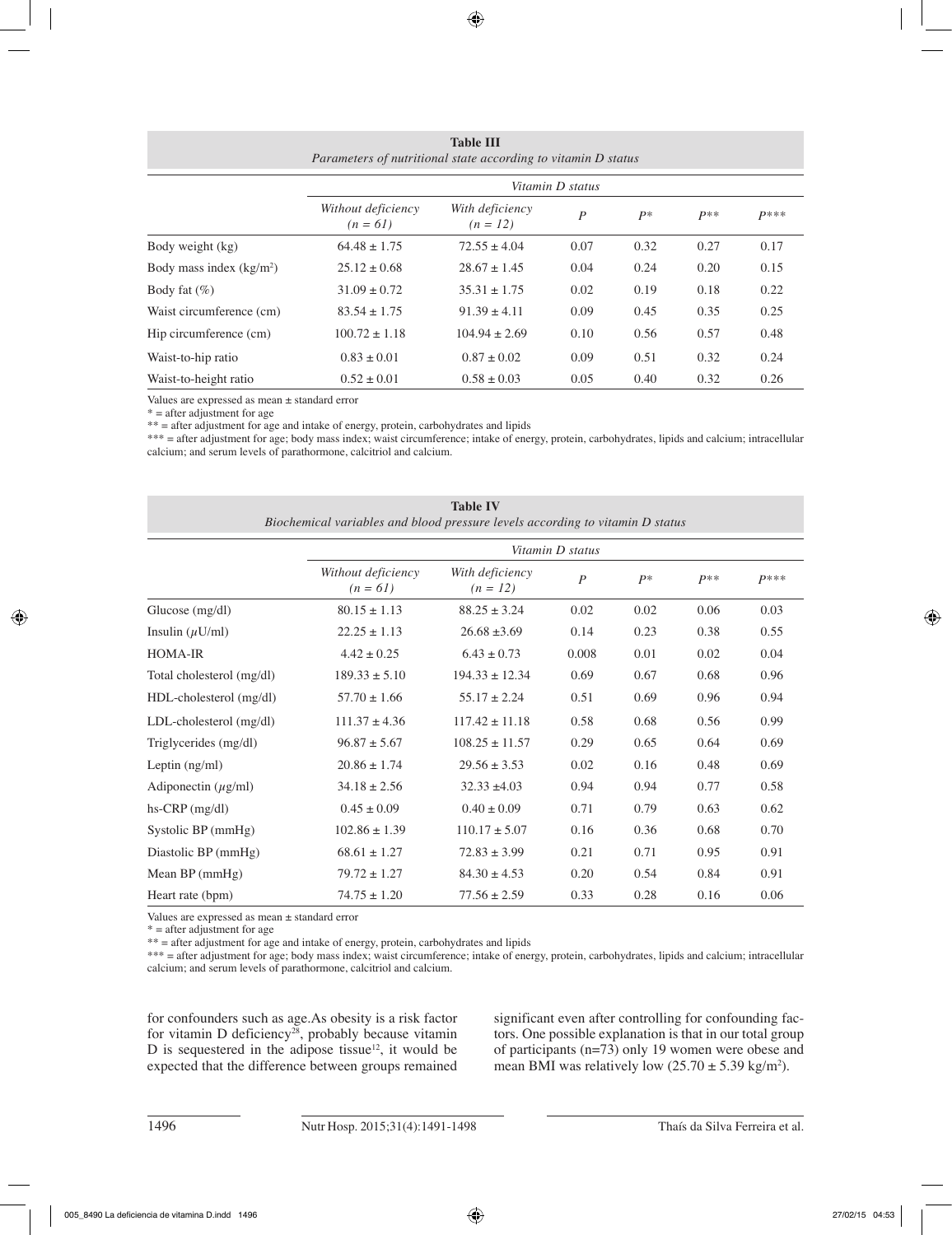

*Fig. 1.—Mean levels of reactive hyperemia index (RHI) according to vitamin D status.*

Insulin resistance (HOMA-IR) was greater in the group with vitamin D deficiency than in the other group, in the present study. Even after adjustments for important confounders, such as BMI and WC, this difference remained significant.As all participants included in this study were sedentary, it was not necessary to adjust our results to physical activity.Some cross-sectional studies also observed that serum 25(OH)D was inversely associated with fasting glucose and glycated haemoglobin30,31. Low serum levels of 25(OH)D were associated with an increased risk of type 2 diabetes in prospective studies<sup>6,32,33</sup>. In a recent meta-analysis, involving 76,220 participants, the highest compared with the lowest category of 25(OH)D levels presented a relative risk for type 2 diabetes of 0.62 (95%CI 0.54 – 0.70).A linear trend analysis showed that each 10mmol/L (4ng/ ml) increase in 25(OH)D levels was associated with a decrease of  $4\%$  in the risk of type 2 diabetes<sup>34</sup>.

Several mechanisms that might link vitamin D to impaired glucose metabolism have been proposed, including abnormalities in insulin secretion and action. Vitamin D may stimulate insulin release by pancreatic β cells and may also act on insulin action by stimulating the expression of insulin receptors and amplifying glucose transport. These effects of vitamin D may be directly mediated by the biding of  $1,25(OH)$ <sub>2</sub>D to its receptor or may be indirect through elevated PTH levels or alterations in intracellular cytosolic calcium, both consequent to low serum levels of 25(OH)D. Nowadays, vitamin D is considered to have an anti-inflammatory effect and this could ameliorate low-grade chronic inflammation that has been implicated in insulin resistance in type 2 diabetes $35,36$ . The present study suggests that 25(OH)D may interfere in insulin resistance independently of PTH and intracellular calcium. Fraser et al (2010) also observed that the associations

of 25(OH)D with fasting glucose and insulin were independent of serum PTH and calcium37.

In the present study the endothelial function of women with vitamin D deficiency was worse than that of the participants without deficiency only before controlling for variables involved in calcium metabolism. Endothelial dysfunction is considered one of the possible mechanisms for the inverse association between serum 25(OH)D and the risk of CV events and mortality found in observational studies $1,2$ .

The findings of the present study suggest that, in healthy premenopausal women, vitamin D deficiency is associated with insulin resistance independent of dietary calcium, intracellular calcium and serum levels of parathormone, calcitriol and calcium.

# **Acknowledgments**

This work was supported by Fundação Carlos Chagas Filho de Amparo à Pesquisa do Estado do Rio de Janeiro (FAPERJ).

# **References**

- 1. Schöttker B, Haug U, Schomburg L, Köhrle J, Perna L, Müller H, et al: Strong associations of 25-hydroxyvitamin D concentrations with all-cause, cardiovascular, cancer, and respiratory disease mortality in a large cohort study. *Am J Clin Nutr* 2013;97(4):782-793.
- 2. Wang L, Song Y, Manson JE, Pilz S, März W, Michaëlsson K, et al: Circulating 25-hydroxy-vitamin D and risk of cardiovascular disease: a meta-analysis of prospective studies. *Circ Cardiovasc Qual Outcomes* 2012;5(6):819-829.
- 3. Pilz S, Dobnig H, Fischer JE, Wellnitz B, Seelhorst U, Boehm BO, et al: *Low vitamin d levels predict stroke in patients referred to coronary angiography.Stroke* 2008;39(9):2611-2613.